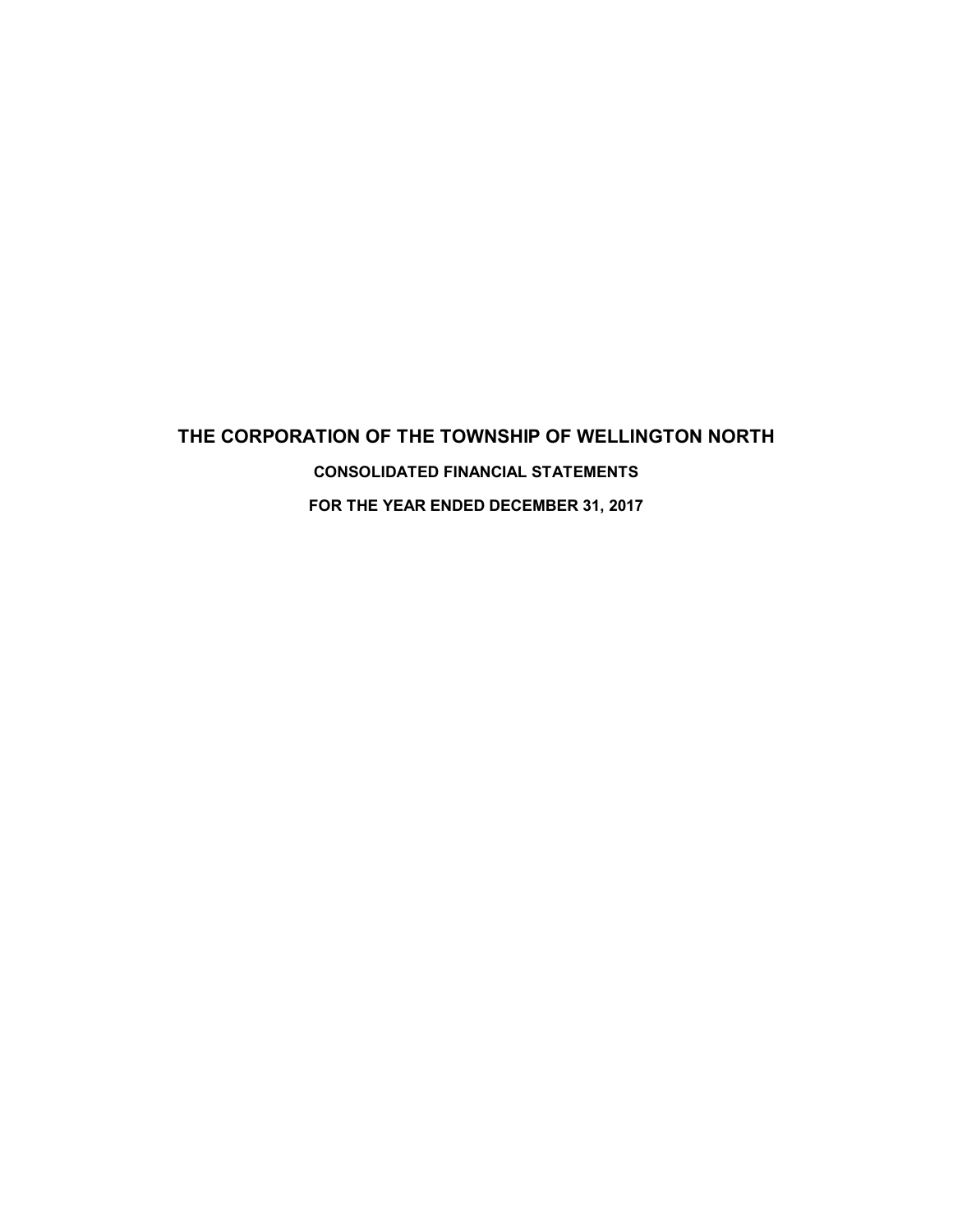# **INDEX TO THE FINANCIAL STATEMENTS**

**YEAR ENDED DECEMBER 31, 2017**

|                                                          | Page           |
|----------------------------------------------------------|----------------|
| THE CORPORATION OF THE TOWNSHIP OF WELLINGTON NORTH      |                |
| <b>INDEPENDENT AUDITOR'S REPORT</b>                      | 3              |
| <b>FINANCIAL STATEMENTS</b>                              |                |
| <b>Consolidated Statement of Financial Position</b>      | $\overline{4}$ |
| <b>Consolidated Statement of Operations</b>              | 5              |
| Consolidated Statement of Change in Net Financial Assets | 6              |
| <b>Consolidated Statement of Cash Flow</b>               | $\overline{7}$ |
| Notes to the Consolidated Financial Statements           | $8 - 14$       |
| <b>Consolidated Schedule of Segmented Disclosure</b>     | 15             |
| <b>Consolidated Schedule of Tangible Capital Assets</b>  | 16             |
| <b>Consolidated Schedule of Accumulated Surplus</b>      | 17             |
| <b>TRUST FUNDS</b>                                       |                |
| <b>INDEPENDENT AUDITOR'S REPORT</b>                      | 18             |
| <b>FINANCIAL STATEMENTS</b>                              |                |
| <b>Statements of Financial Position and Continuity</b>   | 19             |
| Notes to the Financial Statements                        | 20             |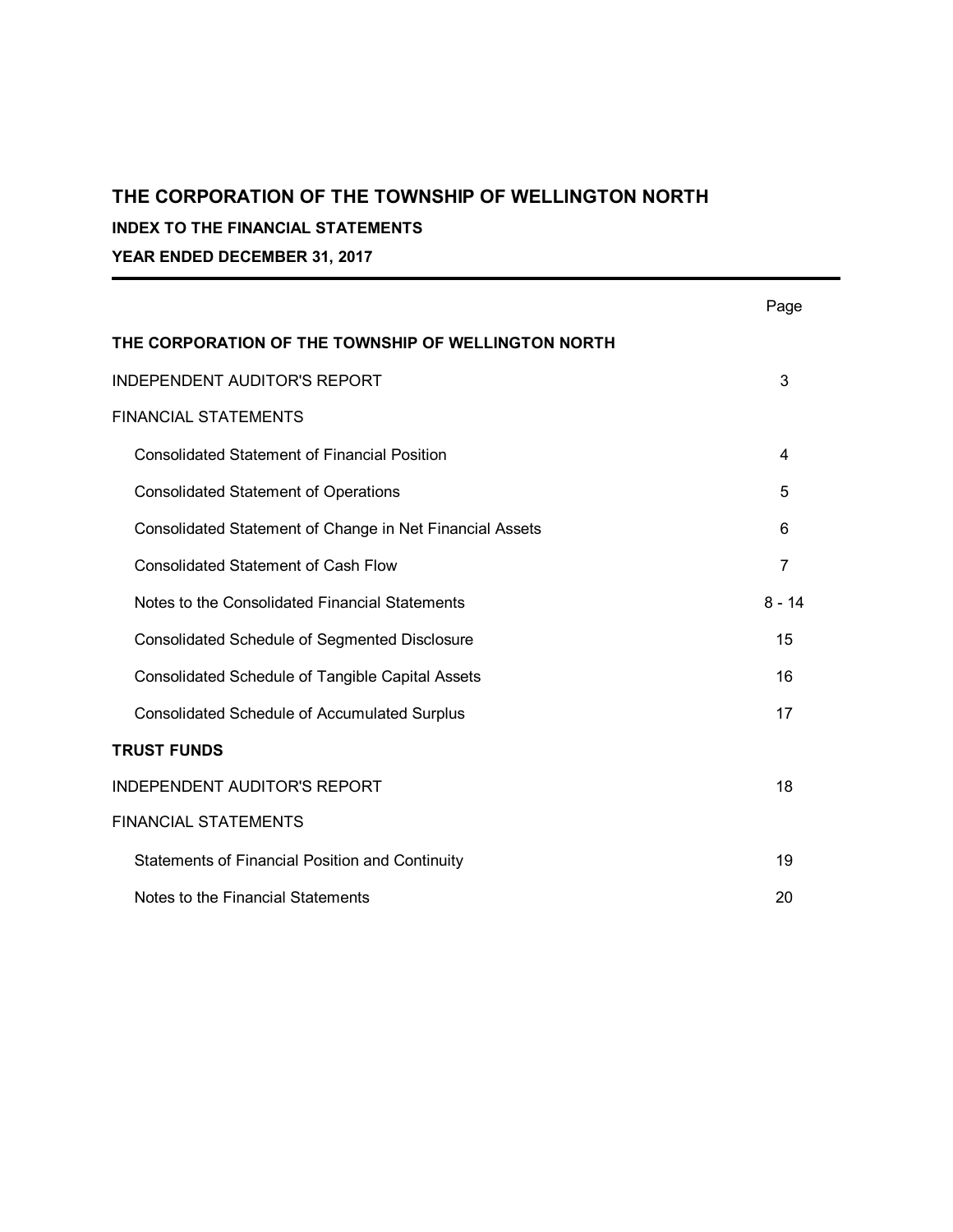

#### **INDEPENDENT AUDITOR'S REPORT**

To the Members of Council, Inhabitants and Ratepayers of The Corporation of the Township of Wellington **North** 

#### **Report on the Financial Statements**

We have audited the accompanying consolidated financial statements of The Corporation of the Township of Wellington North, which comprise the consolidated statement of financial position as at December 31, 2017 and the consolidated statements of operations, change in net financial assets and cash flow for the year then ended, and a summary of significant accounting policies and other explanatory information.

#### **Management's Responsibility for the Financial Statements**

Management is responsible for the preparation and fair presentation of these financial statements in accordance with Canadian public sector accounting standards and for such internal control as management determines is necessary to enable the preparation of consolidated financial statements that are free from material misstatement, whether due to fraud or error.

#### **Auditor's Responsibility**

Our responsibility is to express an opinion on these financial statements based on our audit. We conducted our audit in accordance with Canadian generally accepted auditing standards. Those standards require that we comply with ethical requirements and plan and perform the audit to obtain reasonable assurance about whether the consolidated financial statements are free from material misstatement.

An audit involves performing procedures to obtain audit evidence about the amounts and disclosures in the financial statements. The procedures selected depend on the auditor's judgment, including the assessment of the risks of material misstatement of the financial statements, whether due to fraud or error. In making those risk assessments, the auditor considers internal control relevant to the entity's preparation and fair presentation of the financial statements in order to design audit procedures that are appropriate in the circumstances, but not for the purpose of expressing an opinion on the effectiveness of the entity's internal control. An audit also includes evaluating the appropriateness of accounting policies used and the reasonableness of accounting estimates made by management, as well as evaluating the overall presentation of the financial statements.

We believe that the audit evidence we have obtained in our audit is sufficient and appropriate to provide a basis for our audit opinion.

#### **Opinion**

In our opinion, these financial statements present fairly, in all material respects, the financial position of The Corporation of the Township of Wellington North as at December 31, 2017 and the results of its operations and its cash flow for the year then ended in accordance with Canadian public sector accounting standards.

JBLLP

Guelph, Ontario Chartered Professional Accountants June 25, 2018 Licensed Public Accountants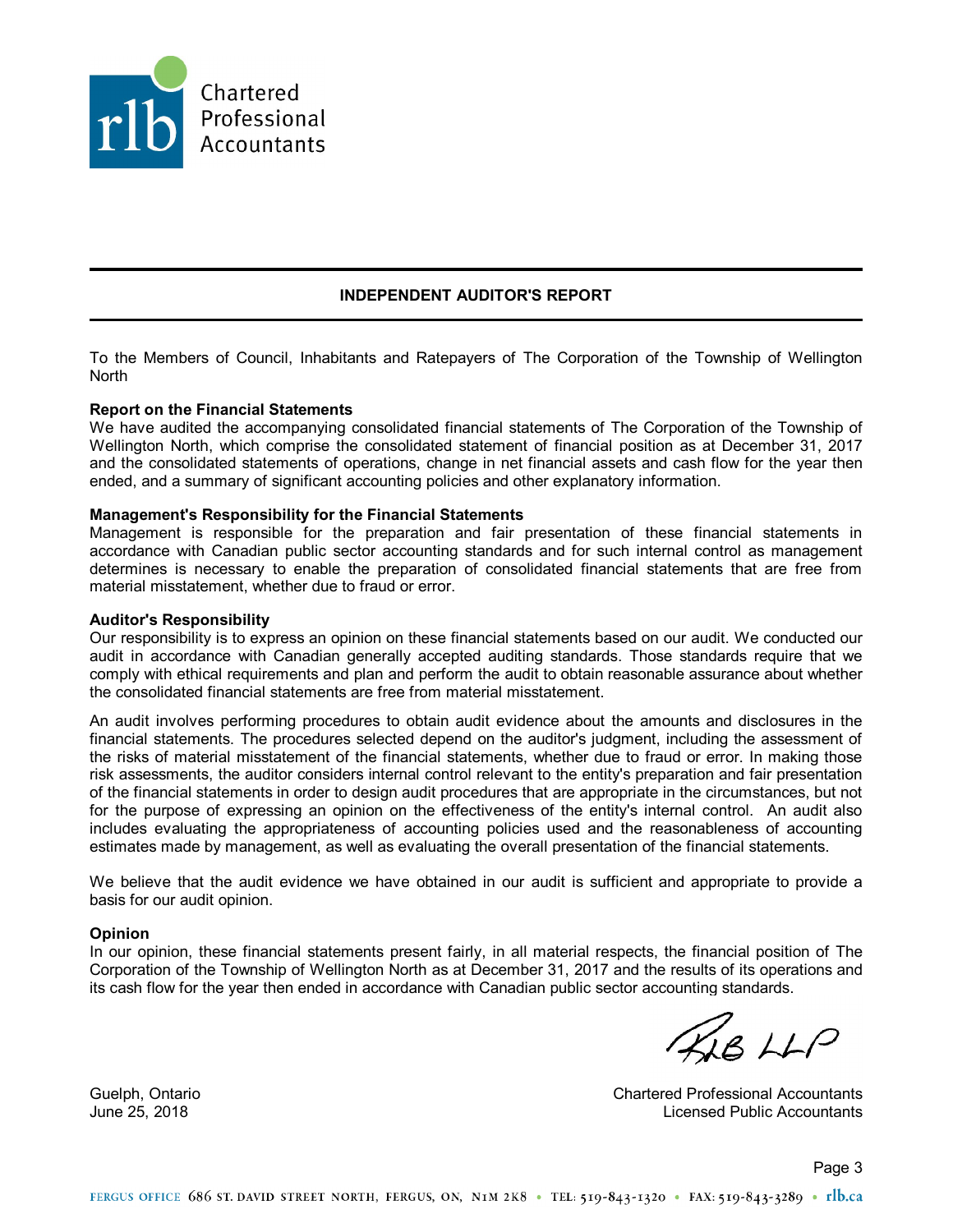# **CONSOLIDATED STATEMENT OF FINANCIAL POSITION**

# **AS AT DECEMBER 31, 2017**

|                                                                                                                                                                            | 2017                                                                                   | 2016                                                                                   |  |  |  |
|----------------------------------------------------------------------------------------------------------------------------------------------------------------------------|----------------------------------------------------------------------------------------|----------------------------------------------------------------------------------------|--|--|--|
| FINANCIAL ASSETS                                                                                                                                                           |                                                                                        |                                                                                        |  |  |  |
| Cash (note 2)<br>Investments<br>Taxes receivable<br>Trade and other receivables<br>Long term receivables (note 3)<br>Investment in Wellington North Power Inc.<br>(note 4) | \$22,937,435<br>10,646<br>1,571,340<br>2,394,982<br>122,858<br>4,810,836<br>31,848,097 | \$20,917,095<br>10,581<br>1,493,994<br>2,624,273<br>282,761<br>4,509,749<br>29,838,453 |  |  |  |
| <b>LIABILITIES</b>                                                                                                                                                         |                                                                                        |                                                                                        |  |  |  |
| Accounts payable and accrued liabilities<br>Deferred revenue (note 6)<br>Long term debt (note 5)                                                                           | 2,486,478<br>4,260,417<br>5,115,347<br>11,862,242                                      | 2,451,169<br>3,380,088<br>6,225,301<br>12,056,558                                      |  |  |  |
| <b>NET FINANCIAL ASSETS</b>                                                                                                                                                | <u>19,985,855</u>                                                                      | <u>17,781,895</u>                                                                      |  |  |  |
| NON-FINANCIAL ASSETS                                                                                                                                                       |                                                                                        |                                                                                        |  |  |  |
| $T$ angibla aanital assata (sabadula 3)                                                                                                                                    | 100 000 100                                                                            | 100.115.112                                                                            |  |  |  |

| Tangible capital assets (schedule 2)    | 109,282,480                 | 109.115.443 |
|-----------------------------------------|-----------------------------|-------------|
| Prepaid expenses                        | 17.915                      | 87.553      |
|                                         | 109.300.395                 | 109,202,996 |
| <b>ACCUMULATED SURPLUS (schedule 3)</b> | \$129,286,250 \$126,984,891 |             |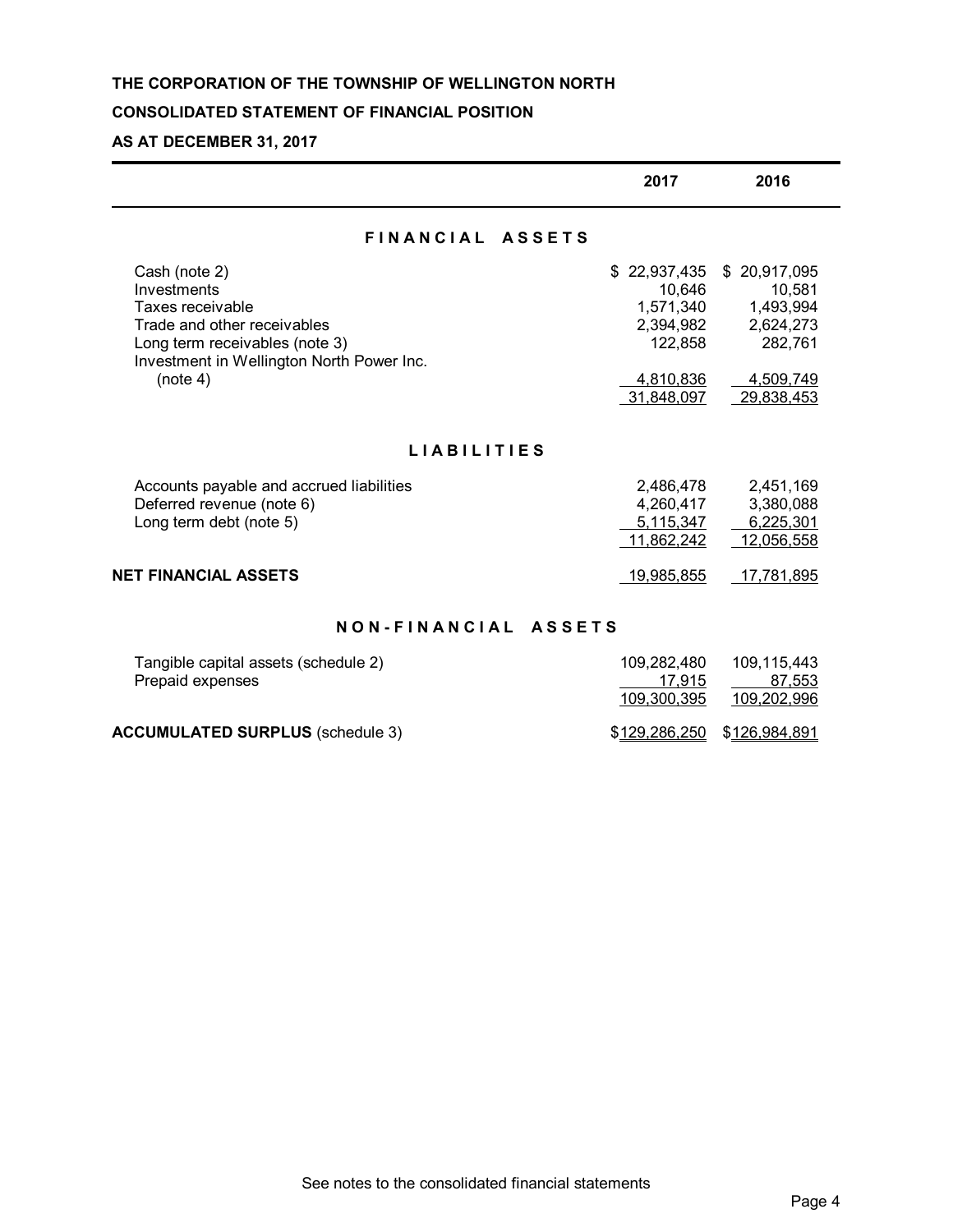# **CONSOLIDATED STATEMENT OF OPERATIONS**

|                                           | 2017<br><b>Budget</b> | 2017<br><b>Actual</b> | 2016<br><b>Actual</b> |
|-------------------------------------------|-----------------------|-----------------------|-----------------------|
| <b>REVENUE</b>                            |                       |                       |                       |
| Net taxation/user charges                 | \$<br>7,392,804       | \$<br>7,402,283       | \$<br>7,203,717       |
| Fees and service charges                  | 5,670,200             | 5,558,369             | 5,664,382             |
| Grants                                    | 3,853,263             | 2,614,394             | 3,024,480             |
| Other income (note 7)                     | 989,516               | 1,563,878             | 971,085               |
| Obligatory reserve funds revenue          |                       |                       |                       |
| recognized (note 6)                       | 0                     | 383,047               | 366,239               |
|                                           | 17.905.783            | 17,521,971            | 17,229,903            |
| <b>EXPENSES</b> (schedule 1)              |                       |                       |                       |
| General government                        | 2,143,384             | 1,700,773             | 1,285,405             |
| Protection to persons and property        | 1,299,224             | 1,372,590             | 1,262,532             |
| <b>Transportation services</b>            | 6,186,680             | 6,253,385             | 5,863,737             |
| Environmental services                    | 3,667,732             | 3,347,031             | 3,566,288             |
| <b>Health services</b>                    | 41,014                | 52,310                | 43,712                |
| Recreation and cultural services          | 2,105,313             | 2,206,824             | 1,969,409             |
| Planning and development                  | 26,475                | 287,699               | 318,719               |
|                                           | 15,469,822            | 15,220,612            | 14,309,802            |
| <b>ANNUAL SURPLUS</b>                     | \$<br>2,435,961       | \$<br>2,301,359       | \$<br>2,920,101       |
| ACCUMULATED SURPLUS at beginning of year  |                       | \$126,984,891         | \$124,064,790         |
| Annual surplus                            |                       | 2,301,359             | 2,920,101             |
| <b>ACCUMULATED SURPLUS at end of year</b> |                       | \$129,286,250         | \$126,984,891         |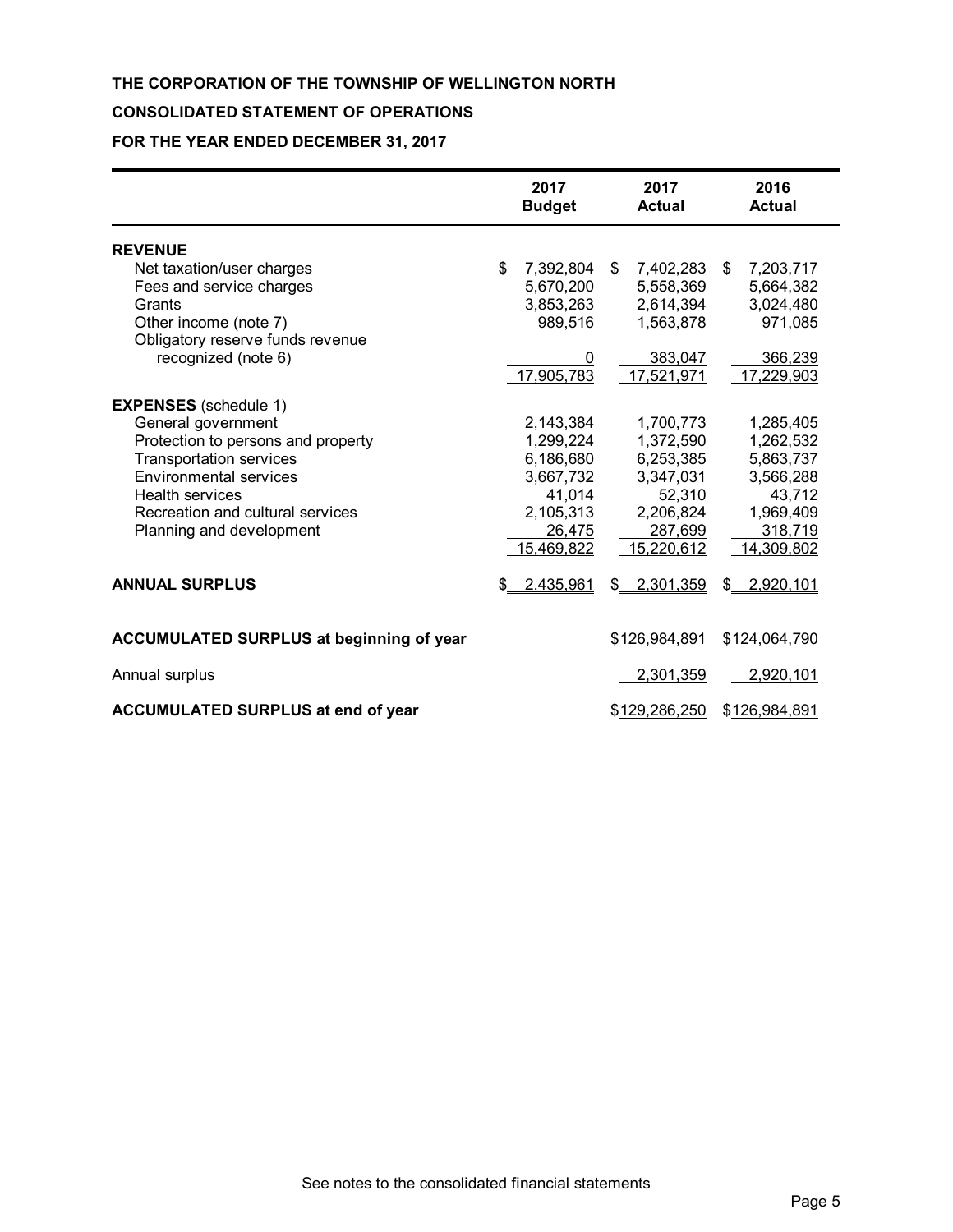# **THE CORPORATION OF THE TOWNSHIP OF WELLINGTON NORTH CONSOLIDATED STATEMENT OF CHANGE IN NET FINANCIAL ASSETS FOR THE YEAR ENDED DECEMBER 31, 2017**

|                                                                                                                                                                                        | 2017<br><b>Budget</b>                            | 2017<br><b>Actual</b>                                      | 2016<br><b>Actual</b>                                    |
|----------------------------------------------------------------------------------------------------------------------------------------------------------------------------------------|--------------------------------------------------|------------------------------------------------------------|----------------------------------------------------------|
| <b>Annual surplus</b>                                                                                                                                                                  | 2,435,961<br>\$.<br>\$.                          | 2,301,359 \$                                               | 2,920,101                                                |
| Acquisition of tangible capital assets<br>Amortization of tangible capital assets<br>Loss on disposal of tangible capital assets<br>Proceeds on disposal of tangible capital<br>assets | (5,385,624)<br>4,562,448<br>0<br>0<br>(823, 176) | (5,385,625)<br>5,128,426<br>61,701<br>28.461<br>(167, 037) | (4,395,099)<br>4,562,448<br>530,286<br>22,500<br>720,135 |
| Change in prepaid expenses                                                                                                                                                             | 0                                                | 69,638                                                     | (3,227)                                                  |
| INCREASE IN NET FINANCIAL ASSETS                                                                                                                                                       | <u>1,612,785</u><br>S                            | 2,203,960                                                  | 3,637,009                                                |
| NET FINANCIAL ASSETS at beginning of year                                                                                                                                              |                                                  | 17,781,895                                                 | 14,144,886                                               |
| NET FINANCIAL ASSETS at end of year                                                                                                                                                    |                                                  | 19,985,855 \$                                              | 17.781.895                                               |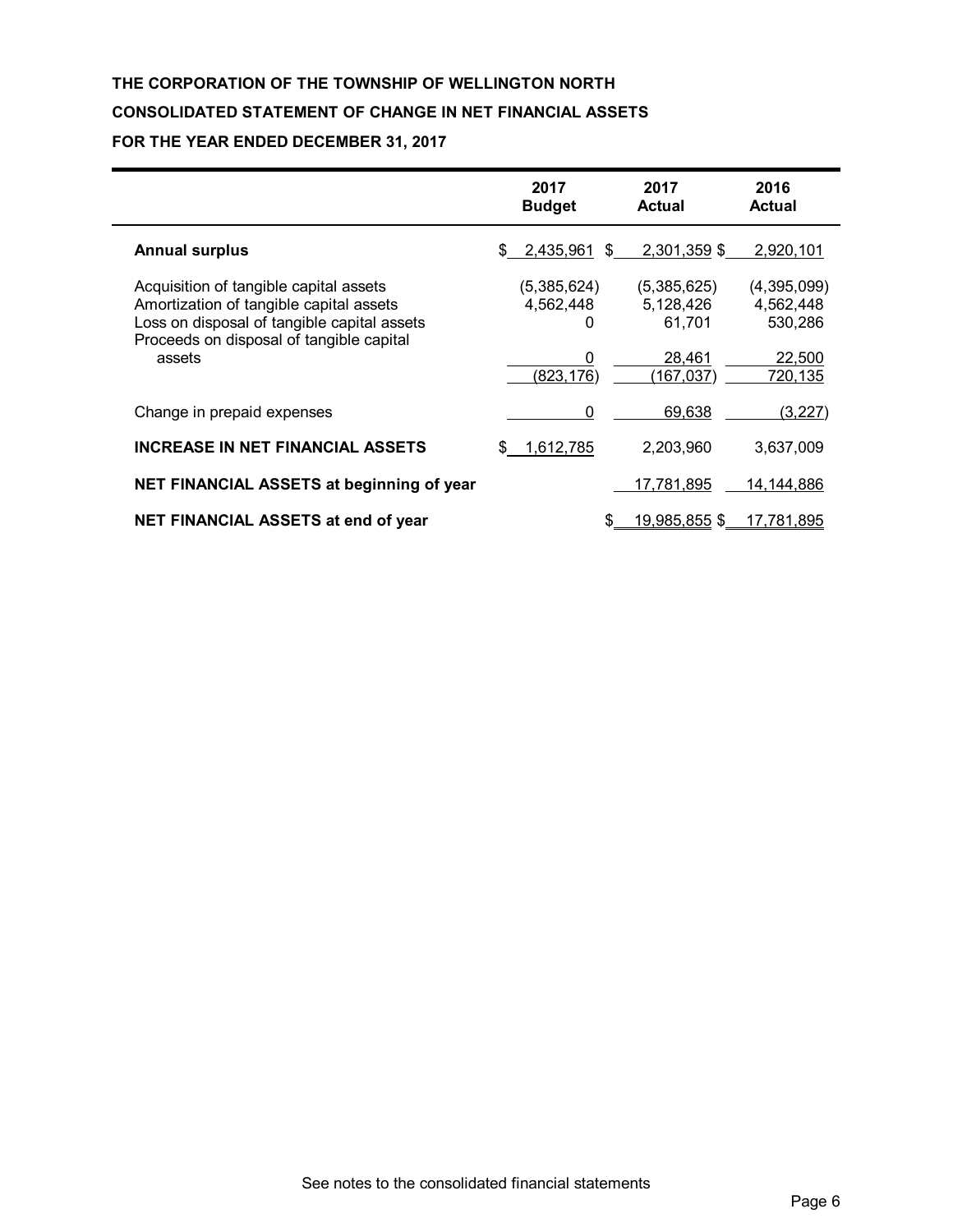# **CONSOLIDATED STATEMENT OF CASH FLOW**

|                                                                                                                                                        | 2017                                                             | 2016                                                                    |
|--------------------------------------------------------------------------------------------------------------------------------------------------------|------------------------------------------------------------------|-------------------------------------------------------------------------|
| CASH PROVIDED BY (USED IN) OPERATING ACTIVITIES<br>Annual surplus for the year                                                                         | \$<br>2,301,359                                                  | \$ 2,920,101                                                            |
| Items not requiring an outlay of cash<br>Amortization<br>Loss on disposal of tangible capital assets<br>Share of income of Wellington North Power Inc. | 5,128,426<br>61,701<br>(301, 087)                                | 4,562,448<br>530,286<br>(409, 725)                                      |
| Net changes in non-cash working capital                                                                                                                | 4,889,040<br>7,190,399                                           | 4,683,009<br>7,603,110                                                  |
| Taxes receivable<br>Trade and other receivables<br>Accounts payable and accrued liabilities<br>Prepaid expenses and inventory<br>Deferred revenue      | (77, 346)<br>229,291<br>35,309<br>69,638<br>880,329<br>1,137,221 | (122, 968)<br>(682,067)<br>232,768<br>(3, 227)<br>454,927<br>(120, 567) |
|                                                                                                                                                        | 8,327,620                                                        | 7,482,543                                                               |
| CASH PROVIDED BY (USED IN) CAPITAL ACTIVITIES<br>Acquisition of tangible capital assets<br>Proceeds on disposal of tangible capital assets             | (5,385,625)<br>28,461<br>(5,357,164)                             | (4,395,099)<br>22,500<br>(4,372,599)                                    |
| <b>CASH USED IN FINANCING ACTIVITIES</b><br>Repayment of long term debt                                                                                | (1, 109, 954)                                                    | (1,038,451)                                                             |
| CASH PROVIDED BY (USED IN) INVESTING ACTIVITIES<br>Increase in investments<br>Decrease in long term receivables                                        | (65)<br>159,903<br>159,838                                       | (57)<br>240,114<br>240,057                                              |
| <b>NET INCREASE IN CASH</b>                                                                                                                            | 2,020,340                                                        | 2,311,550                                                               |
| CASH, beginning of year                                                                                                                                | 20,917,095                                                       | 18,605,545                                                              |
| CASH, end of year                                                                                                                                      | \$22,937,435                                                     | \$20,917,095                                                            |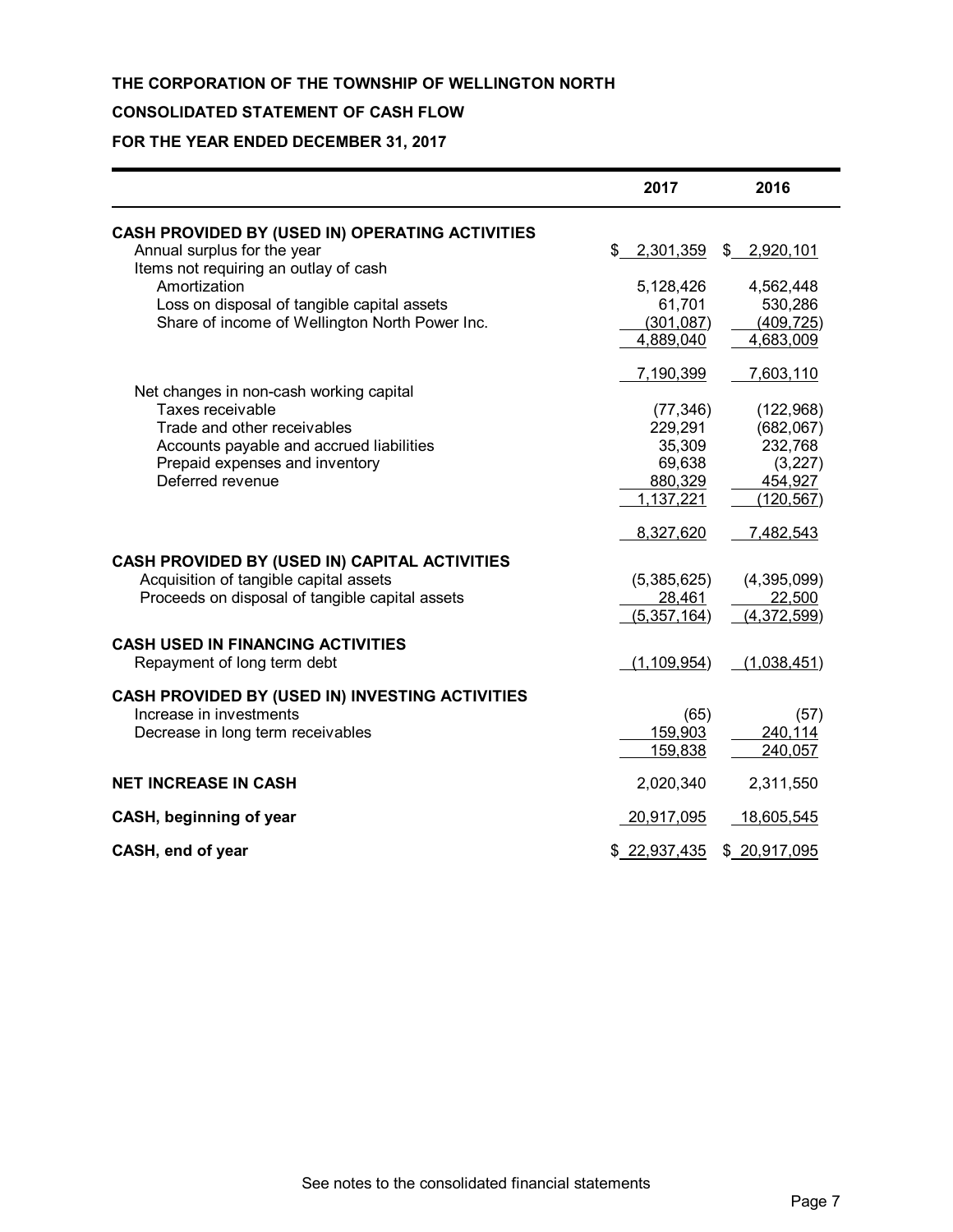# **THE CORPORATION OF THE TOWNSHIP OF WELLINGTON NORTH NOTES TO THE CONSOLIDATED FINANCIAL STATEMENTS FOR THE YEAR ENDED DECEMBER 31, 2017**

### **1. SUMMARY OF SIGNIFICANT ACCOUNTING POLICIES**

The consolidated financial statements of The Corporation of the Township of Wellington North are the representation of management prepared in accordance with Canadian public sector accounting standards (PSAS) as established by the Public Sector Accounting Board (PSAB) of CPA Canada. Significant accounting policies adopted by The Corporation of the Township of Wellington North are as follows:

#### (a) ACKNOWLEDGEMENT OF RESPONSIBILITY

The management of The Corporation of the Township of Wellington North acknowledges its responsibility for the creation and compilation of the consolidated financial statements and the following significant accounting policy decisions and related policy notes.

- (b) BASIS OF CONSOLIDATION
	- (i) These consolidated statements reflect the assets, liabilities, revenues and expenses of the current fund, capital fund, reserves and reserve funds of all municipal organizations, committees and boards which are controlled by Council. All interfund assets and liabilities and revenues and expenses have been eliminated on consolidation. The following board has been reflected in the consolidated financial statements:

Mount Forest Business Improvement Area 100%

Government business enterprises and partnerships are separate legal entities which do not rely on the municipality for funding. Investments in government business enterprises are accounted for using the modified equity method. The following government business enterprise is reflected in the consolidated financial statements:

Wellington North Power Inc 96.71%

- (ii) Accounting for County and School Board Transactions: The taxation, other revenues, expenditures, assets and liabilities with respect to the operations of the school boards and the County of Wellington are not reflected in the municipal fund balances of these financial statements. Overlevies (underlevies) are reported on the Consolidated Statement of Financial Position as accrued liabilities (other receivables).
- (iii) Trust funds and their related operations administered by the municipality are not consolidated, but are reported separately on the Trust Funds Statement of Financial Position and Continuity.
- (c) BASIS OF ACCOUNTING
	- (i) Sources of financing and expenditures are reported on the accrual basis of accounting.
	- (ii) The accrual basis of accounting recognizes revenues as they become available and measurable. Expenditures are recognized as they are incurred and measurable as a result of receipt of goods or services and the creation of a legal obligation to pay.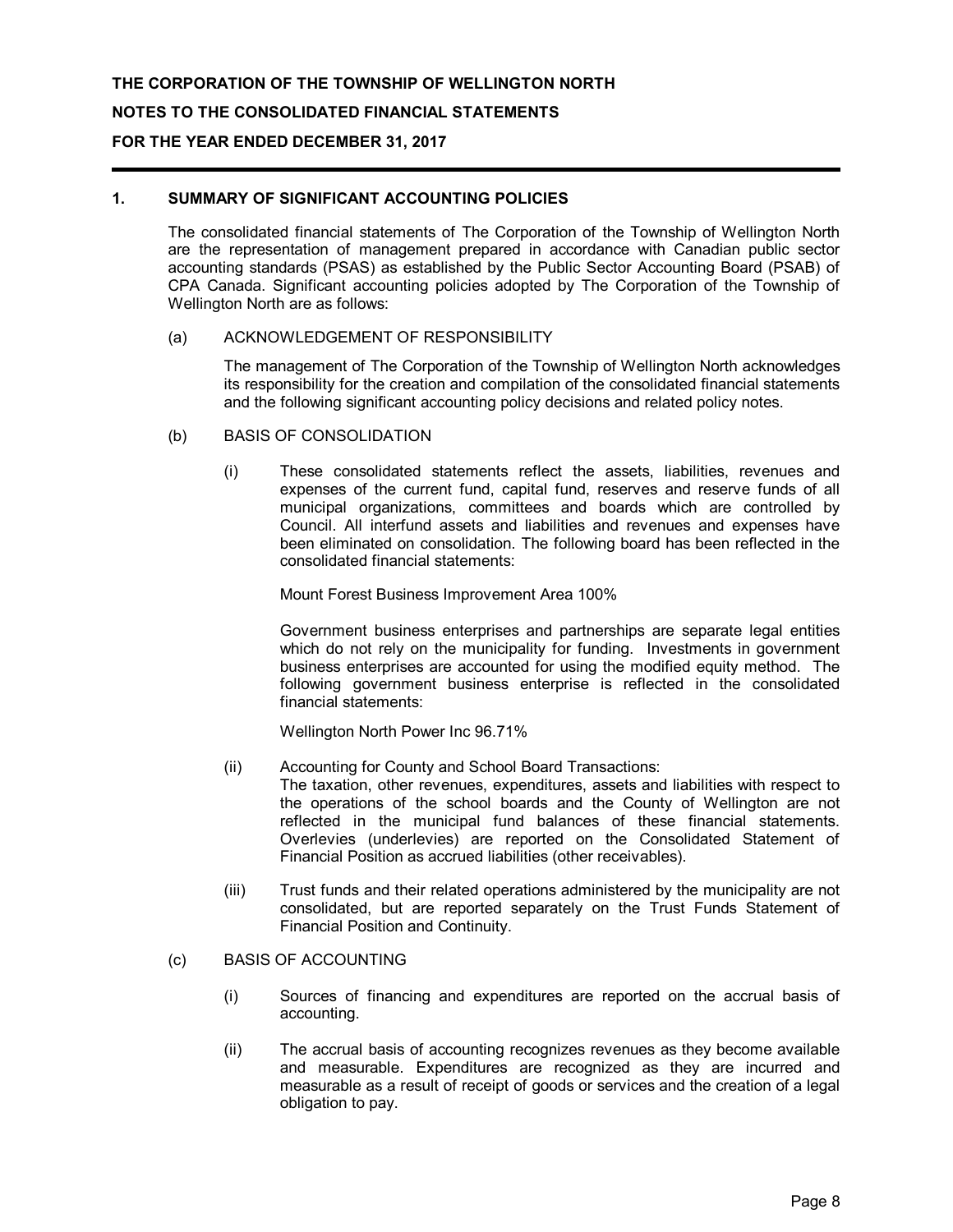# **THE CORPORATION OF THE TOWNSHIP OF WELLINGTON NORTH NOTES TO THE CONSOLIDATED FINANCIAL STATEMENTS FOR THE YEAR ENDED DECEMBER 31, 2017**

#### **1. SUMMARY OF SIGNIFICANT ACCOUNTING POLICIES** (continued)

#### (d) USE OF ESTIMATES

The preparation of financial statements in accordance with PSAS requires management to make estimates and assumptions that affect the reported amounts of assets and liabilities at the date of the financial statements, and the reported amounts of revenues and expenses during the reporting period. Significant areas requiring management's estimates include amortization and accrued liabilities. By their nature, these estimates are subject to measurement uncertainty and actual results could differ from management's best estimates as additional information becomes available in the future.

#### (e) INVESTMENTS

Investments held by the municipality are recorded at cost.

#### (f) LONG TERM RECEIVABLES

Long term receivables are recorded at cost.

#### (g) DEFERRED REVENUE

The revenue is reported on the Consolidated Statement of Operations in the year in which it is used for the specified purpose, and any unspent revenue is deferred to the following year.

#### (h) NON-FINANCIAL ASSETS

Non-financial assets are not available to discharge existing liabilities and are held for use in the provision of services. They have useful lives extending beyond the current year and are not intended for sale in the ordinary course of operations. The change in nonfinancial assets during the year, together with the excess of revenues over expenses, provides the Change in Net Financial Assets for the year.

#### (i) Tangible capital assets

Tangible capital assets are recorded at cost which includes all amounts that are directly attributed to acquisition, construction, development or betterment of the asset. The cost, less residual value, of the tangible capital asset is amortized on a straight-line basis over its estimated useful life as follows:

| Land improvements           | 30 to 75 years |
|-----------------------------|----------------|
| <b>Buildings</b>            | 20 to 50 years |
| Machinery and equipment     | 5 to 50 years  |
| Vehicles                    | 10 to 20 years |
| Roads                       | 30 years       |
| <b>Bridges and culverts</b> | 50 years       |
| Water and sewer systems     | 70 years       |

Assets under construction are not amortized until the asset is available for productive use.

#### (ii) Contributions of tangible capital assets

Tangible capital assets received as contributions are recorded at their fair value and are recognized as revenue at the date of receipt.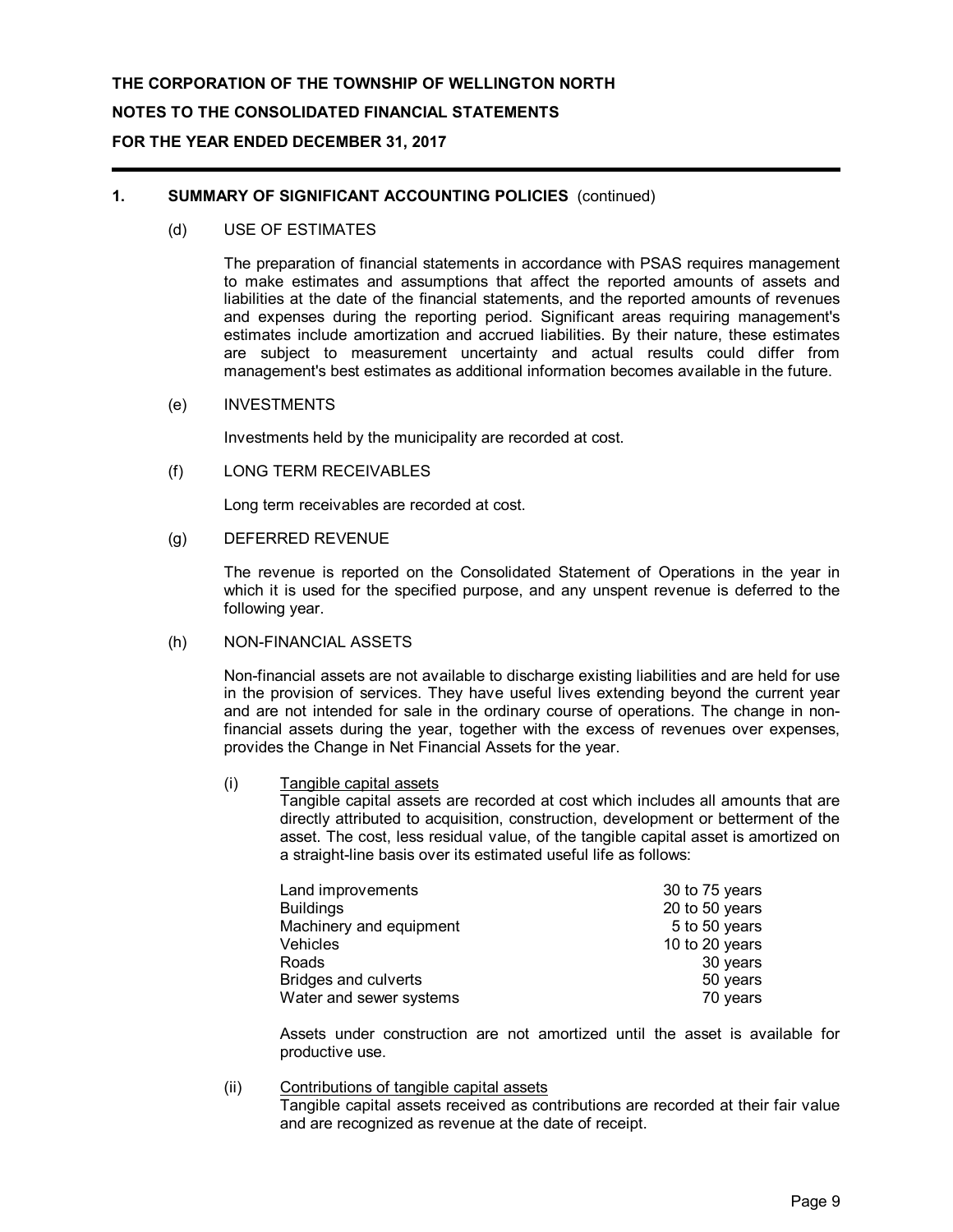# **THE CORPORATION OF THE TOWNSHIP OF WELLINGTON NORTH NOTES TO THE CONSOLIDATED FINANCIAL STATEMENTS FOR THE YEAR ENDED DECEMBER 31, 2017**

#### **1. SUMMARY OF SIGNIFICANT ACCOUNTING POLICIES** (continued)

- (h) NON-FINANCIAL ASSETS (continued)
	- (iii) Leases

Leases are classified as capital or operating leases. Leases which transfer substantially all of the benefits and risks incidental to ownership of property are accounted for as capital leases. All other leases are accounted for as operating leases and the related lease payments are charged to expenses as incurred.

#### (i) REVENUE RECOGNITION

Revenues are recognized as follows:

- (i) Tax revenue is recognized as revenue when the amounts are levied on the municipality's ratepayers.
- (ii) Fines and donations are recognized when collected.
- (iii) Other revenues are recorded upon sale of goods or provision of service when collection is reasonably assured.
- (iv) Government transfers are recognized in the financial statements as revenues in the period in which events giving rise to the transfer occur providing the transfers are authorized, eligibility criteria have been met and reasonable estimates of the amounts can be made.
- (v) Revenue restricted by legislation, regulation or agreement and not available for general municipal purposes is reported as deferred revenue on the consolidated statement of financial position. The revenue is recognized in the consolidated statement of operations in the year in which it is used for the specified purpose.

#### (j) POST-EMPLOYMENT BENEFITS

The contributions to the Ontario Municipal Employees Retirement System ("OMERS"), a multi-employer defined benefit plan, are expensed when contributions are due.

#### **2. CASH**

The Township of Wellington North has an undrawn credit facility of \$1,000,000 for operating purposes.

The municipality's deposits are held with a Canadian Chartered Bank. The Canadian Deposit Insurance Corporation insures deposits up to a maximum of \$100,000 per depositor.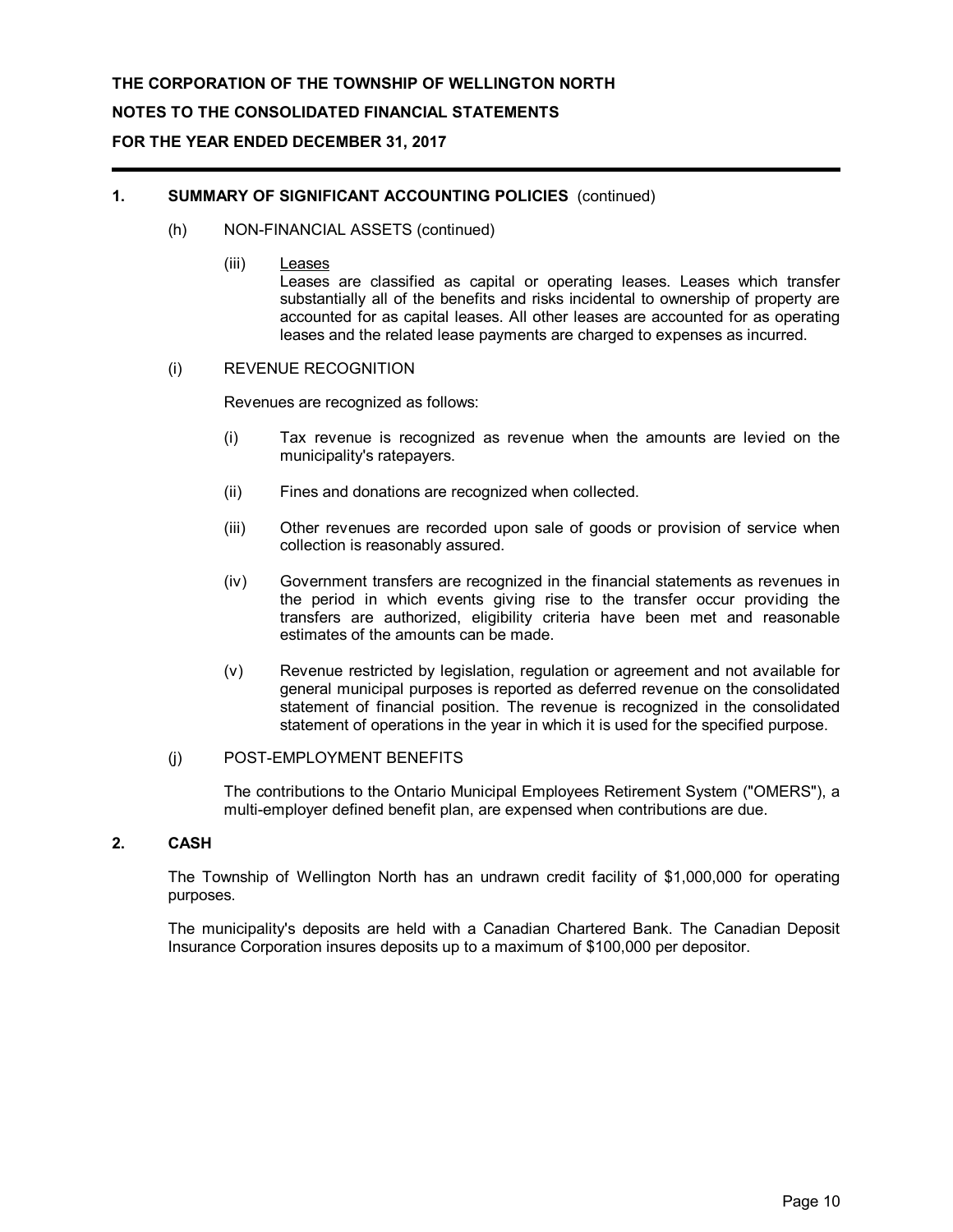#### **NOTES TO THE CONSOLIDATED FINANCIAL STATEMENTS**

#### **FOR THE YEAR ENDED DECEMBER 31, 2017**

| 3. | <b>LONG TERM RECEIVABLES</b>                                                                                                       |   |         |   |         |  |
|----|------------------------------------------------------------------------------------------------------------------------------------|---|---------|---|---------|--|
|    |                                                                                                                                    |   | 2017    |   | 2016    |  |
|    | Sewer Ioans, 6%, various repayment amounts,<br>due from 2018 to 2021                                                               | S | 19.504  | S | 19.415  |  |
|    | Pledge amounts in relation to King Street<br>Playground, 0%, payable in annual principal<br>payments of \$5,000, collected in 2017 |   | 0       |   | 5.000   |  |
|    | Tile drainage loans, 6%, various repayments,<br>due from 2018 to 2022                                                              |   | 103.354 |   | 258,346 |  |
|    |                                                                                                                                    |   | 122,858 |   | 282.761 |  |

## **4. INVESTMENT IN WELLINGTON NORTH POWER INC.**

Wellington North Power Inc. is a corporation incorporated under the laws of the Province of Ontario and provides municipal electrical services. The Corporation of the Township of Wellington North owns 96.71% of the outstanding shares of Wellington North Power Inc.

The following summarizes the financial position and operations of the government business enterprise which has been reported in these financial statements using the modified equity method:

|                                              | 2017        | 2016        |
|----------------------------------------------|-------------|-------------|
| Investment in common shares                  | \$1.585.016 | \$1,585,016 |
| Note receivable on demand, interest at 4.54% | 985.016     | 985.016     |
| Share of accumulated net income              | 2.240.804   | 1.939.717   |
|                                              | \$4,810,836 | \$4.509.749 |

During 2017, the Corporation of the Township of Wellington North received interest of \$44,720 (2016 - \$44,293) from Wellington North Power Inc.

The following is selected financial information from the December 31, 2017 audited financial statements of Wellington North Power Inc.

|                                              | 2017                                    | 2016                                    |
|----------------------------------------------|-----------------------------------------|-----------------------------------------|
| Assets                                       | \$13,563,130                            | \$13,311,267                            |
| Liabilities<br>Equity<br>Regulatory balances | 8,669,374<br>\$<br>4,056,478<br>837,278 | 8,865,399<br>\$<br>3,737,149<br>708,719 |
|                                              | \$13,563,130                            | \$13,311,267                            |
| Revenues<br>Expenses                         | \$15,964,067<br>15,644,738              | \$16,923,431<br>16,499,767              |
| Net income for the year                      | 319,329<br>\$                           | \$<br>423,664                           |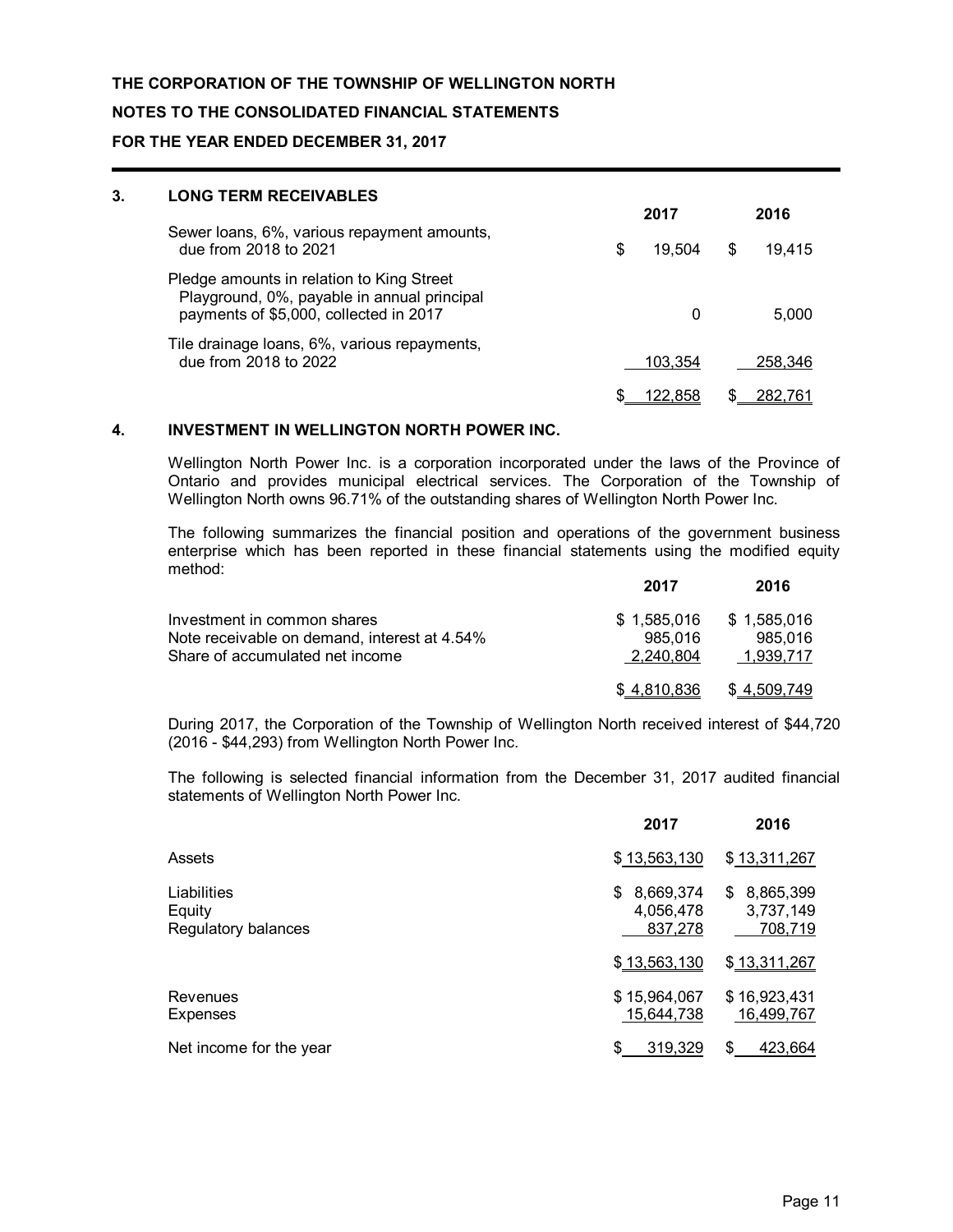# **NOTES TO THE CONSOLIDATED FINANCIAL STATEMENTS**

#### **FOR THE YEAR ENDED DECEMBER 31, 2017**

### **5. LONG TERM DEBT**

The balance of long term liabilities on the Consolidated Statement of Financial Position is made up of the following: **2017 2016**

|    |                                                                                                                      |                                 |                                                     |                                                | ZU 17                                                                  | ZUID                                           |
|----|----------------------------------------------------------------------------------------------------------------------|---------------------------------|-----------------------------------------------------|------------------------------------------------|------------------------------------------------------------------------|------------------------------------------------|
|    | Tile drainage loans payable, 6%, due from 2018 to 2022<br>Debenture payable, 5.84%, payable \$128,114 semi-annually, |                                 |                                                     |                                                | 103,354 \$<br>\$                                                       | 258,346                                        |
|    | principal and interest, due August 2024<br>Debenture payable, 4.858%, payable \$191,153 semi-annually,               |                                 |                                                     |                                                | 1,454,993                                                              | 1,619,140                                      |
|    | principal and interest, due December 2017                                                                            |                                 |                                                     |                                                | 0                                                                      | 368,815                                        |
|    | Debenture payable, 3.85% increasing to 5%, principal<br>repayments annually at declining rate, due July 2018         |                                 |                                                     |                                                | 949,000                                                                | 1,085,000                                      |
|    | Debenture payable, 1.65% increasing to 4.90%, principal<br>repayments annually at declining rate, due February 2019  |                                 |                                                     |                                                | 1,082,000                                                              | 1,213,000                                      |
|    | Debenture payable, 1.60% increasing to 4.85%, principal<br>repayments annually at declining rate, due June 2020      |                                 |                                                     |                                                | 1,526,000                                                              | 1,681,000                                      |
|    |                                                                                                                      |                                 |                                                     |                                                | \$5,115,347 \$6,225,301                                                |                                                |
|    | Principal repayments, in aggregate, are due as follows:                                                              |                                 |                                                     |                                                |                                                                        |                                                |
|    |                                                                                                                      |                                 | 2018<br>2019<br>2020<br>2021<br>2022<br>Thereafter  |                                                | \$1,458,654<br>1,328,919<br>1,403,712<br>220,342<br>226,710<br>477,010 |                                                |
|    |                                                                                                                      |                                 |                                                     |                                                | \$5,115,347                                                            |                                                |
| 6. | <b>DEFERRED REVENUE</b>                                                                                              | <b>DEC 31/16</b>                | <b>CONTRI-</b><br><b>BUTIONS</b><br><b>RECEIVED</b> | <b>INVEST-</b><br><b>MENT</b><br><b>INCOME</b> | <b>REVENUE</b><br><b>RECOGNIZED</b>                                    | <b>DEC 31/17</b>                               |
|    | <b>OBLIGATORY RESERVE</b><br><b>FUNDS</b>                                                                            |                                 |                                                     |                                                |                                                                        |                                                |
|    | Development charges \$ 2,707,777<br>Recreational land<br>Gas tax                                                     | 144,106<br>469,669<br>3,321,552 | \$<br>864,331<br>41,000<br>355,115<br>1,260,446     | \$<br>33,248<br>1,918<br>3,396<br>38,562       | (363, 408)<br>\$<br>0<br>(19, 639)<br>(383, 047)                       | \$3,241,948<br>187,024<br>808,541<br>4,237,513 |
|    | <b>OTHER</b>                                                                                                         | 58,536                          | 13,083                                              | $\pmb{0}$                                      | (48, 715)                                                              | 22,904                                         |
|    |                                                                                                                      | \$3,380,088                     | \$1,273,529                                         | 38,562<br>\$                                   | \$ (431,762)                                                           | \$4,260,417                                    |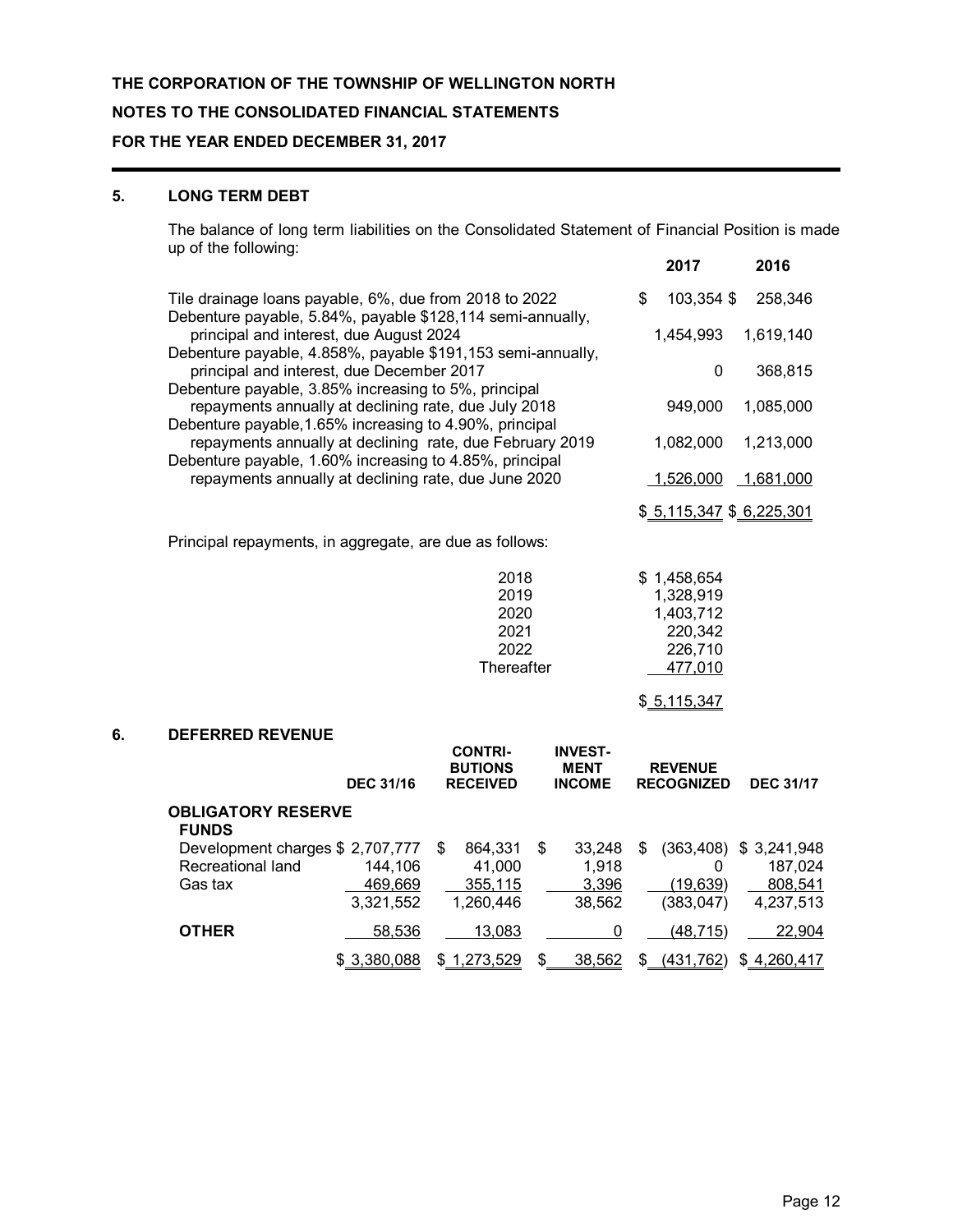#### **NOTES TO THE CONSOLIDATED FINANCIAL STATEMENTS**

**FOR THE YEAR ENDED DECEMBER 31, 2017**

#### **7. OTHER INCOME**

|                                                                                                                                                                                                                                                        | 2017<br><b>Budget</b>                                                           | 2017<br><b>Actual</b>                                                                  |   | 2016<br><b>Actual</b>                                                           |
|--------------------------------------------------------------------------------------------------------------------------------------------------------------------------------------------------------------------------------------------------------|---------------------------------------------------------------------------------|----------------------------------------------------------------------------------------|---|---------------------------------------------------------------------------------|
| Penalties and interest on taxation<br><b>Miscellaneous</b><br>Other fines and penalties<br>Investment income<br>Rents, concessions and franchises<br>Donations<br>Gain (loss) on disposal of tangible capital assets<br>Government business enterprise | \$<br>205,000<br>56,400<br>1,800<br>167.500<br>413,816<br>140,000<br>5,000<br>0 | \$<br>193,223<br>68,131<br>641<br>320,930<br>556,013<br>185,054<br>(61,201)<br>301,087 | S | 203,563<br>157,273<br>2.381<br>258,731<br>469.678<br>20<br>(530,286)<br>409,725 |
|                                                                                                                                                                                                                                                        | 989.516                                                                         | \$1.563.878                                                                            |   | 971.085                                                                         |

#### **8. PENSION AGREEMENTS**

The municipality makes contributions to the Ontario Municipal Employees Retirement Fund (OMERS), which is a multi-employer plan, on behalf of 41 (2016 - 39) members of its staff. This plan is a defined benefit plan which specifies the amount of the retirement entitlement to be received by the employees based on the length of service and rates of pay. Employees and employers contribute jointly to the plan. The employer amount contributed to OMERS for 2017 by the municipality was \$207,123 (2016 - \$211,993). The contribution rate for 2017 was 9.0% to 14.6%, depending on age and income level, which is consistent with the previous year. OMERS is a multi-employer plan, therefore any pension plan surpluses or deficits are a joint responsibility of Ontario municipal organizations and their employees. As a result, the municipality does not recognize any share of the OMERS pension surplus or deficit. The last available report for the OMERS plan was December 31, 2017. At that time, the plan reported a \$5.4 billion actuarial deficit (2016 - \$5.7 billion actuarial deficit), based on accrued pension obligations of \$93.6 billion (2016 - \$87.0 billion) and net assets available for benefits of \$95.2 billion (2016 - \$85.4 billion).

#### **9. OPERATIONS OF THE SCHOOL BOARDS AND THE COUNTY OF WELLINGTON**

During the year, the following taxation revenue was raised and remitted to the school boards and County of Wellington:

|                                       | 2017 | 2016                                             |
|---------------------------------------|------|--------------------------------------------------|
| School Boards<br>County of Wellington |      | $$3,575,656$ $$3,496,132$<br>8,864,350 8,412,134 |
|                                       |      | $$12,440,006$ $$11,908,266$                      |

### **10. TRUST FUNDS**

The trust funds administered by the municipality amounting to \$335,896 (2016 - \$328,879) have not been included in the statement of financial position, nor have the operations been included in the statement of operations.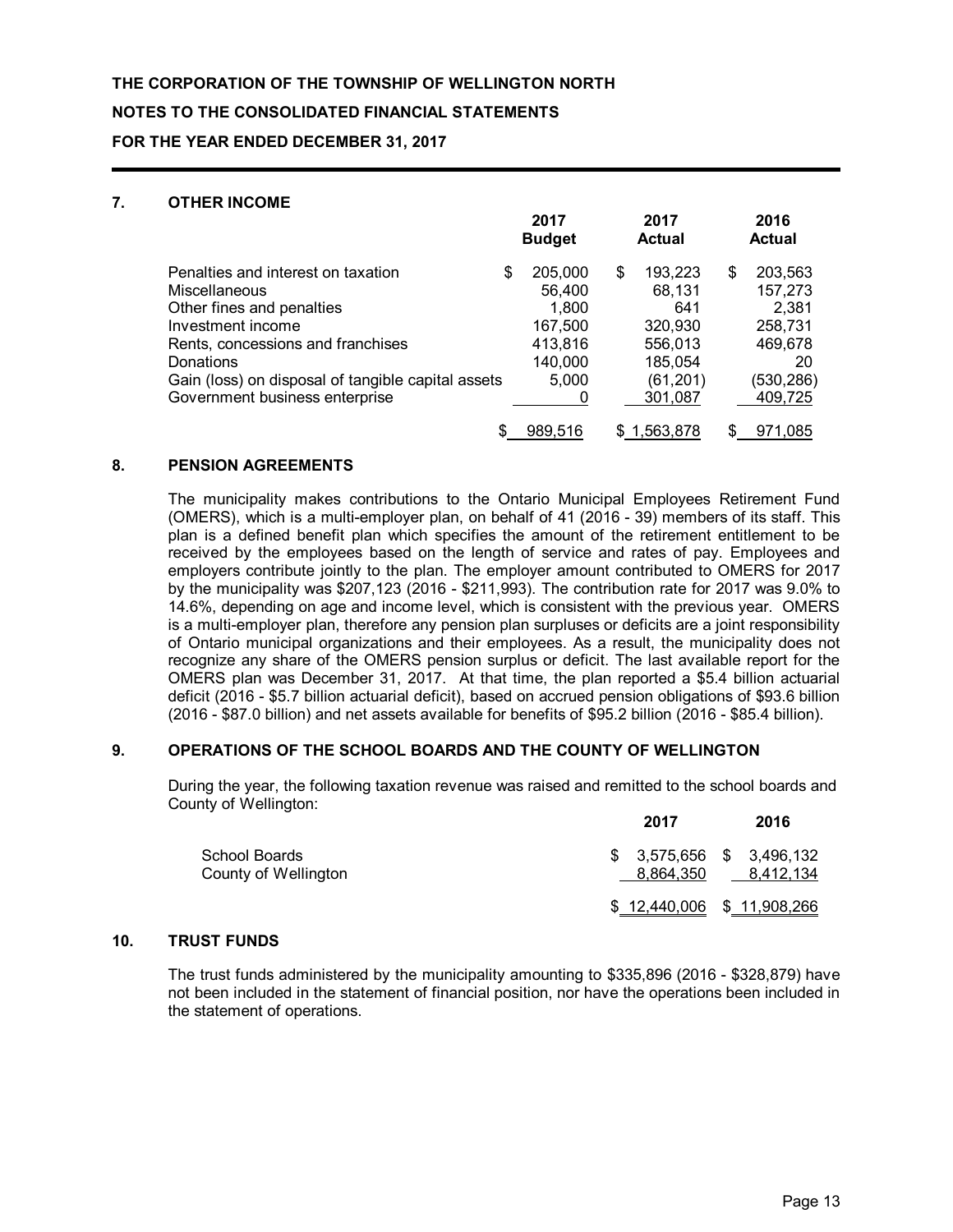#### **NOTES TO THE CONSOLIDATED FINANCIAL STATEMENTS**

#### **FOR THE YEAR ENDED DECEMBER 31, 2017**

#### **11. SEGMENTED INFORMATION**

The Corporation of the Township of Wellington North is a diversified municipal government institution that provides a wide range of services to its residents such as police, fire, sewer, water, waste collection, disposal and recycling, recreational, library and planning. Distinguishable functional segments have been separately disclosed in the segmented information. The nature of the segments and the activities they encompass are as follows:

#### General Government

This segment relates to the governance and operations of the municipality itself and cannot be directly attributed to another specific segment.

#### Protection to Persons and Property

Protection is comprised of police services, fire protection, conservation authority, emergency measures, animal control and building and structural inspection. The police services ensure the safety and protection of the residents and their property. The fire department is responsible to provide fire suppression service, fire prevention programs, training and education. The members of the fire department consist of volunteers. The building department provides a number of services including maintenance and enforcement of building and construction codes and review of all property development plans through its application process.

#### Transportation Services

Transportation services is responsible for construction and maintenance of the municipality's roadways, bridges, parking areas and streetlights.

#### Environmental Services

This segment provides the municipality's drinking water, processes and cleans sewage and ensures the municipality's water systems meet all provincial standards.

#### Health Services

Health services includes contributions to the operations of local cemeteries.

#### Recreation and Cultural Services

This segment provides services meant to improve the health and development of the municipality's residents. The municipality operates and maintains parks, arenas, a swimming pool and community centres. The municipality also provides recreational programs.

#### Planning and Development

This segment is responsible for planning and zoning, including the official plan. This service area also includes tourist information and promotion, economic development, business improvement area and drainage.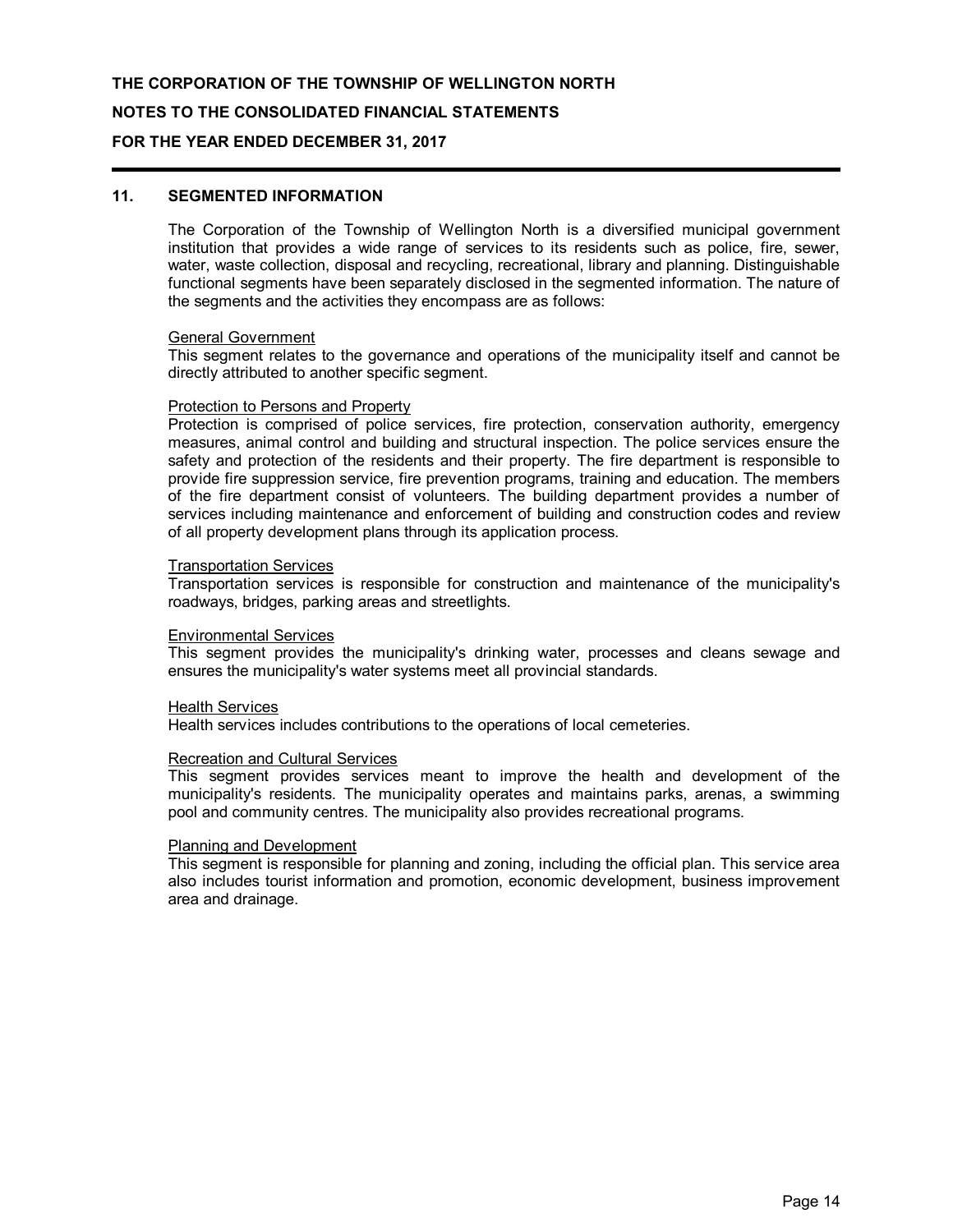#### **SCHEDULE OF SEGMENTED DISCLOSURE** *Schedule 1*

|                       | General<br>Government |     | <b>Protection</b><br><b>Services</b> | Transportation<br><b>Services</b> |   | <b>Environmental</b><br><b>Services</b> | Health<br><b>Services</b> | <b>Recreation and</b><br><b>Cultural Services</b> |     | <b>Planning and</b><br><b>Development</b> | 2017           | 2016<br>(note 13) |
|-----------------------|-----------------------|-----|--------------------------------------|-----------------------------------|---|-----------------------------------------|---------------------------|---------------------------------------------------|-----|-------------------------------------------|----------------|-------------------|
| <b>EXPENSES</b>       |                       |     |                                      |                                   |   |                                         |                           |                                                   |     |                                           |                |                   |
| Salaries and benefits | \$<br>886.468         | \$  | 511.989                              | \$1.256.416                       | S | 515.501                                 | \$<br>29,800              | \$<br>884.567                                     | \$. | 86.385                                    | \$4.171.126    | \$4,000,526       |
| Materials             | 386.426               |     | 570.491                              | 1.808.212                         |   | 1.137.497                               | 19,487                    | 819.677                                           |     | 170.843                                   | 4.912.633      | 4,695,802         |
| Contracted services   | 0                     |     | 0                                    | 0                                 |   | 449,551                                 | 0                         | 0                                                 |     | 14.719                                    | 464.270        | 450,670           |
| Rents and financial   |                       |     |                                      |                                   |   |                                         |                           |                                                   |     |                                           |                |                   |
| expenses              | 69.821                |     | 0                                    | 0                                 |   | 0                                       | 0                         | 0                                                 |     | 0                                         | 69,821         | 89,719            |
| Interest on long term |                       |     |                                      |                                   |   |                                         |                           |                                                   |     |                                           |                |                   |
| debt                  | $\Omega$              |     | $\Omega$                             | 11.811                            |   | 150.330                                 | 0                         | 145.631                                           |     | 15,752                                    | 323.524        | 353,166           |
| Amortization          | 356.494               |     | 140.862                              | 3,176,946                         |   | 1,094,152                               | 3,023                     | 356,949                                           |     |                                           | 5,128,426      | 4,562,448         |
| Other                 | .564                  |     | 149,248                              |                                   |   |                                         |                           |                                                   |     |                                           | <u>150,812</u> | 157,471           |
|                       | \$1,700,773           | \$1 | 1,372,590                            | \$6,253,385                       |   | \$3,347,031                             | 52,310                    | \$2,206,824                                       |     | 287,699                                   | \$15,220,612   | \$14,309,802      |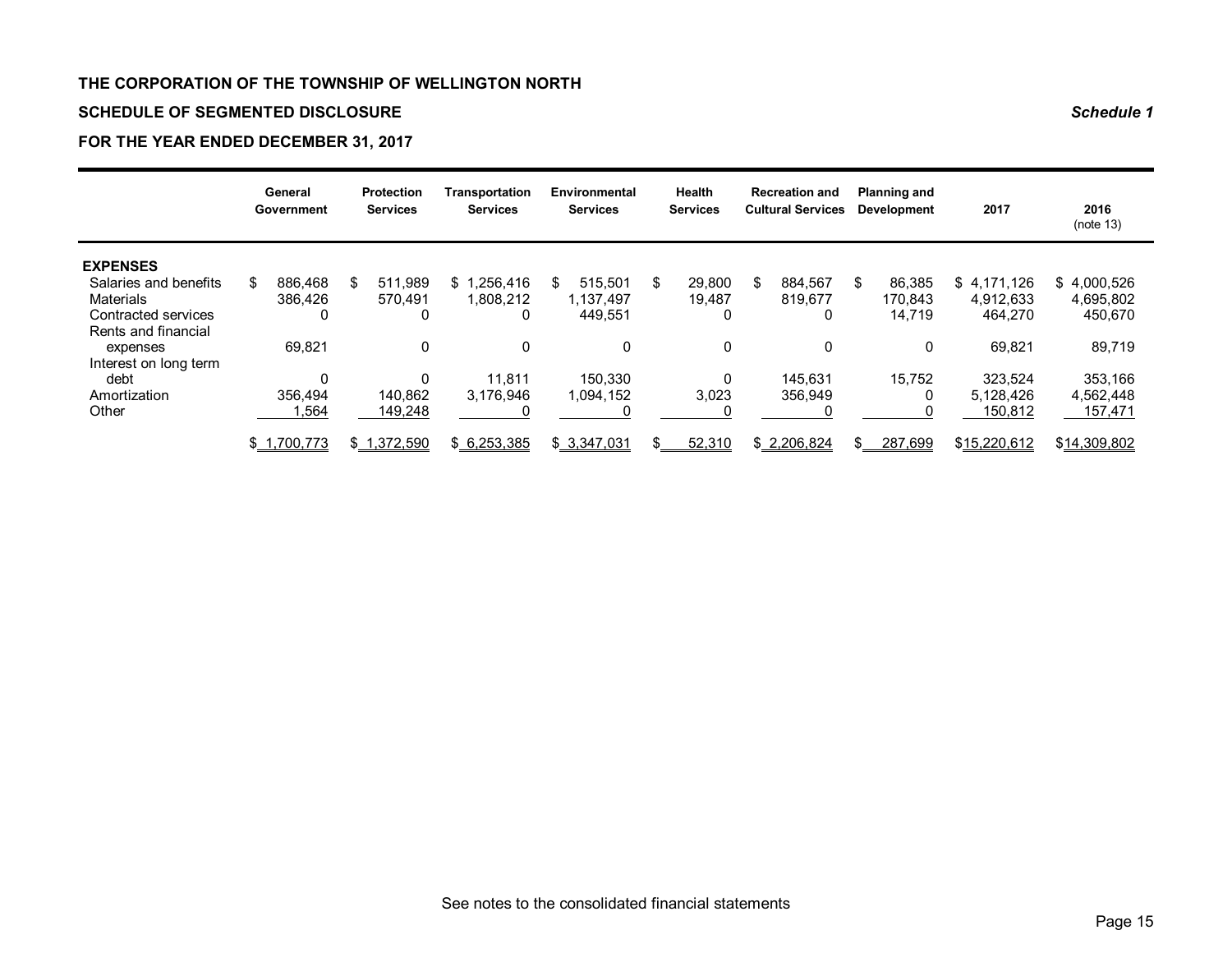# **CONSOLIDATED SCHEDULE OF TANGIBLE CAPITAL ASSETS** *Schedule* **2**

# **FOR THE YEAR ENDED DECEMBER 31, 2017**

|                                   | <b>Land and Land</b><br><b>Improvements</b> |     | <b>Buildings</b> | <b>Machinery</b><br>and Equipment |     | <b>Vehicles</b> |     | <b>Roads</b>  |     | <b>Bridges</b><br>and Culverts | <b>Water and</b><br><b>Sewer Systems</b> | 2017          | 2016          |
|-----------------------------------|---------------------------------------------|-----|------------------|-----------------------------------|-----|-----------------|-----|---------------|-----|--------------------------------|------------------------------------------|---------------|---------------|
| <b>COST</b>                       |                                             |     |                  |                                   |     |                 |     |               |     |                                |                                          |               |               |
| Balance, beginning of year        | \$<br>5.102.795                             | \$  | 18.483.876       | \$<br>32,499,825                  | \$  | 6,958,235       |     | \$131,375,537 | \$  | 7,037,794                      | \$<br>29.314.180                         | \$230,772,242 | \$228,257,736 |
| Additions during the year         | 58,320                                      |     | 510,312          | 258.074                           |     | 719.458         |     | 2.129.291     |     | 12,671                         | 1.697.499                                | 5,385,625     | 4.395.099     |
| Disposals during the year         |                                             |     |                  | (5,083)                           |     | (282, 504)      |     | (181.076)     |     |                                | (68, 223)                                | (536, 886)    | (1,880,593)   |
| Balance, end of year              | 5,161,115                                   |     | 18,994,188       | 32,752,816                        |     | 7,395,189       |     | 133,323,752   |     | 7,050,465                      | 30,943,456                               | 235,620,981   | 230,772,242   |
| <b>ACCUMULATED AMORTIZATION</b>   |                                             |     |                  |                                   |     |                 |     |               |     |                                |                                          |               |               |
| Balance, beginning of year        | 525,608                                     |     | 6,025,162        | 11.116.365                        |     | 3,998,544       |     | 88.541.099    |     | 2.787.704                      | 8,662,317                                | 121,656,799   | 118,422,157   |
| Amortization for the year         | 19,846                                      |     | 684,218          | 424,438                           |     | 334,342         |     | 2,772,697     |     | 95,409                         | 797.476                                  | 5,128,426     | 4,562,448     |
| Accumulated amortization          |                                             |     |                  |                                   |     |                 |     |               |     |                                |                                          |               |               |
| on disposals                      |                                             |     |                  | (5,083)                           |     | (259, 928)      |     | (142,316)     |     |                                | (39, 397)                                | (446, 724)    | (1,327,806)   |
| Balance, end of year              | 545,454                                     |     | 6,709,380        | 11,535,720                        |     | 4,072,958       |     | 91,171,480    |     | 2,883,113                      | 9,420,396                                | 126,338,501   | 121,656,799   |
| <b>NET BOOK VALUE OF TANGIBLE</b> |                                             |     |                  |                                   |     |                 |     |               |     |                                |                                          |               |               |
| <b>CAPITAL ASSETS</b>             | \$<br>4,615,661                             | \$. | 12,284,808       | \$<br>21.217.096                  | \$. | 3.322.231       | \$. | 42,152,272    | \$. | 4,167,352                      | \$<br>21,523,060                         | \$109,282,480 | \$109,115,443 |

The net book value of tangible capital assets not being amortized because they are under construction (or development or have been removed from service) is \$2,586,908 (2016 - \$2,767,224).

No contributed capital assets were recognized in the financial statements during the year.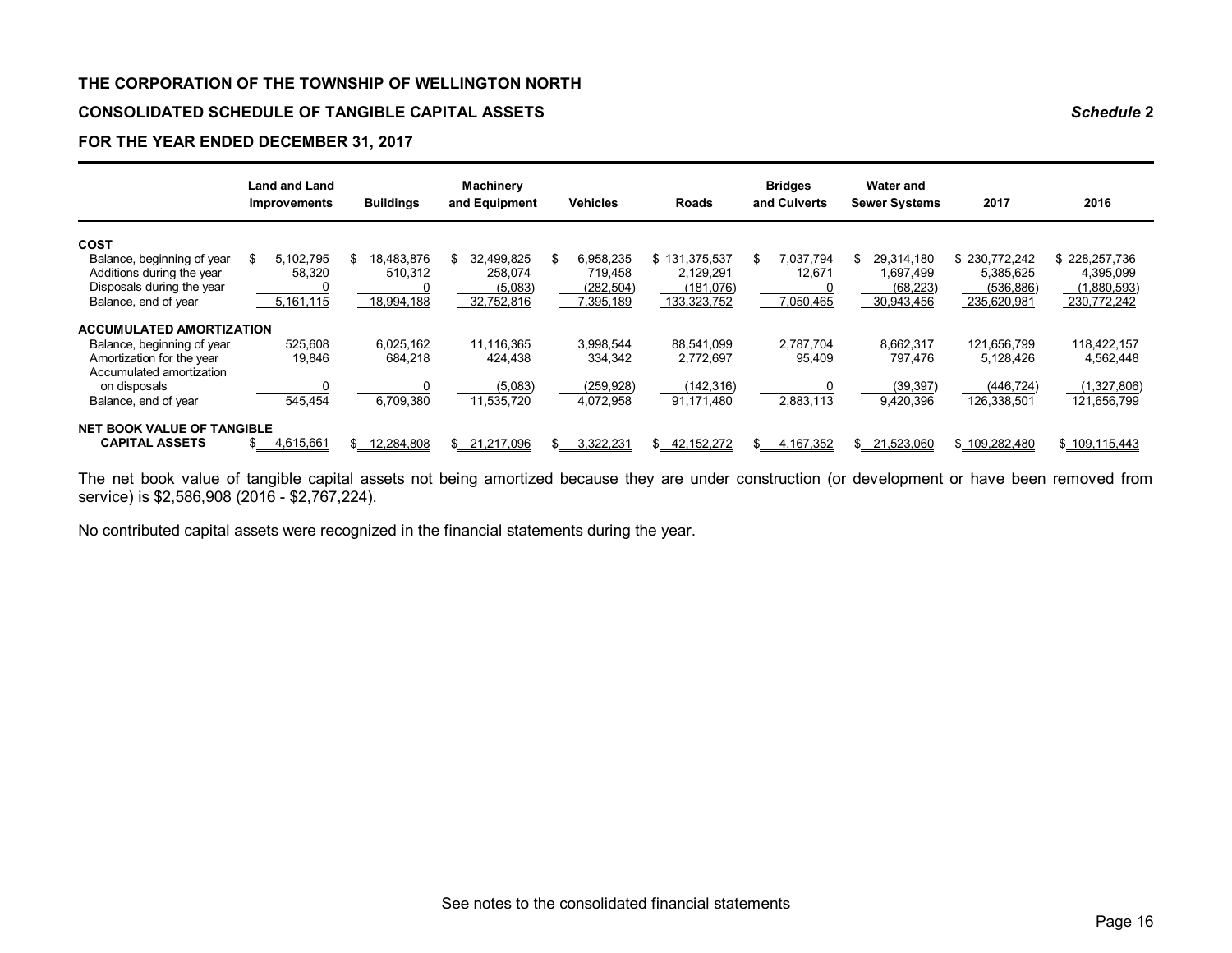### **SCHEDULE OF ACCUMULATED SURPLUS** *Schedule 3*

|                                                   | 2017               | 2016          |
|---------------------------------------------------|--------------------|---------------|
| <b>SURPLUSES</b>                                  |                    |               |
| Invested in tangible capital assets               |                    |               |
| Tangible capital assets at cost less amortization | \$109,282,480      | \$109,115,443 |
| Unexpended capital financing                      | 1,064,893          | 2,503,630     |
| Capital assets financed by long term debt and     |                    |               |
| to be funded in future periods                    | <u>(5,011,993)</u> | (5,966,955)   |
|                                                   | 105,335,380        | 105,652,118   |
| General surplus                                   | 2,550,154          | 1,196,192     |
| Investment in Wellington North Power Inc.         | 4,810,836          | 4,509,749     |
| Cemeteries                                        | 31,914             | 52,020        |
| Recreation, community centres and arenas          | (19, 133)          | (19, 521)     |
| Streetlighting                                    | 115,100            | 42,033        |
| Business improvement areas                        | 18,776             | (695)         |
|                                                   | 112,843,027        | 111,431,896   |
| <b>RESERVE FUNDS</b>                              |                    |               |
| Capital purposes                                  | 5,933,456          | 5,305,770     |
| <b>RESERVES</b>                                   |                    |               |
| Working funds                                     | 780,587            | 806,923       |
| <b>Current purposes</b>                           | 5,697,537          | 4,785,112     |
| Capital purposes                                  | <u>4,031,643</u>   | 4,655,190     |
|                                                   | 10,509,767         | 10,247,225    |
|                                                   | \$129,286,250      | \$126,984,891 |
|                                                   |                    |               |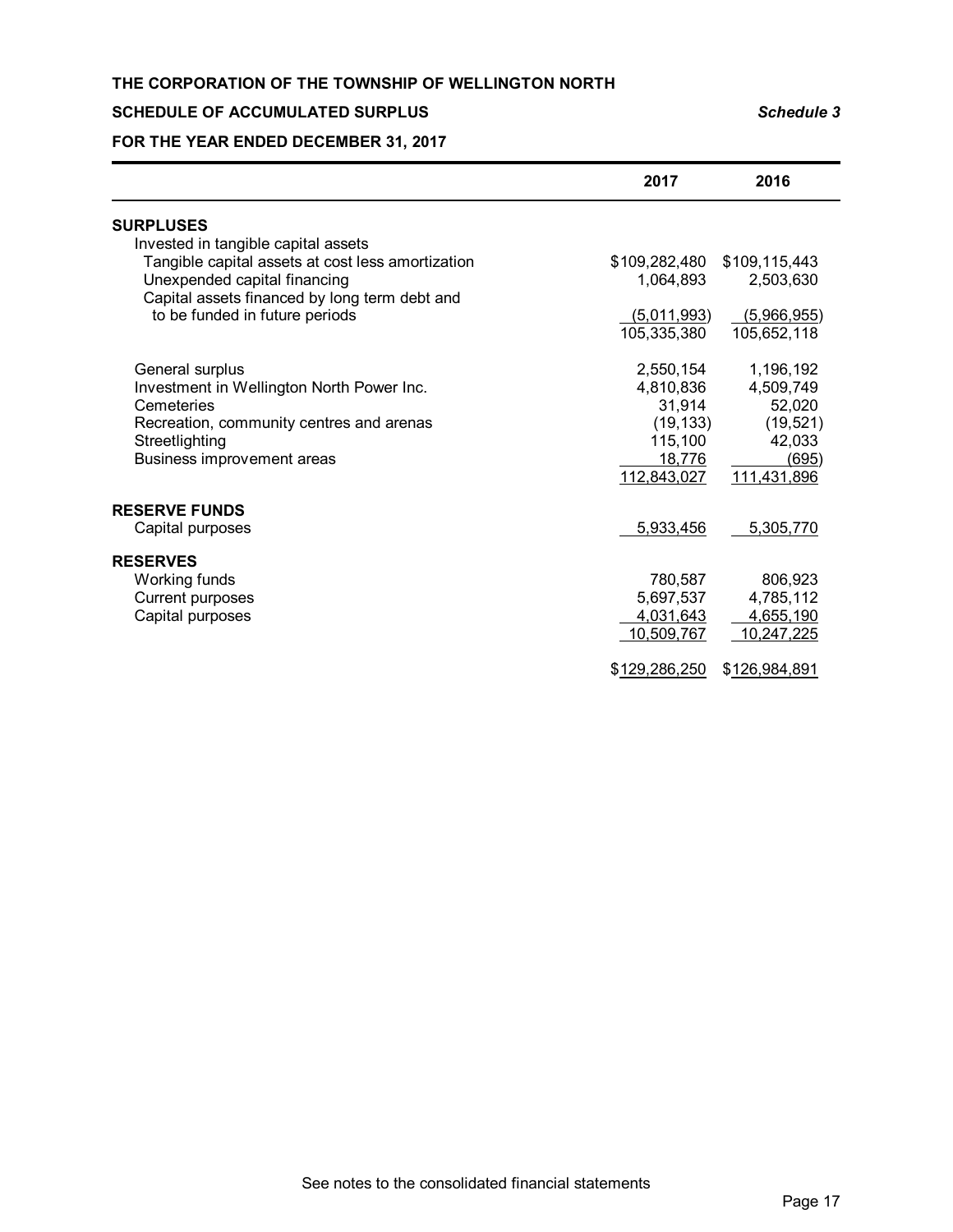

## **INDEPENDENT AUDITOR'S REPORT**

To the Members of Council, Inhabitants and Ratepayers of: The Corporation of the Township of Wellington North

#### **Report on the Financial Statements**

We have audited the accompanying statement of financial position of The Corporation of the Township of Wellington North trust funds as at December 31, 2017, and the statement of continuity of the trust funds for the year then ended, and a summary of significant accounting policies and other explanatory information.

#### **Management's Responsibility for the Financial Statements**

Management is responsible for the preparation and fair presentation of these financial statements in accordance with Canadian public sector accounting standards and for such internal control as management determines is necessary to enable the preparation of financial statements that are free from material misstatement, whether due to fraud or error.

#### **Auditor's Responsibility**

Our responsibility is to express an opinion on these financial statements based on our audit. We conducted our audit in accordance with Canadian generally accepted auditing standards. Those standards require that we comply with ethical requirements and plan and perform the audit to obtain reasonable assurance about whether the financial statements are free from material misstatement.

An audit involves performing procedures to obtain audit evidence about the amounts and disclosures in the financial statements. The procedures selected depend on the auditor's judgment, including the assessment of the risks of material misstatement of the financial statements, whether due to fraud or error. In making those risk assessments, the auditor considers internal control relevant to the entity's preparation and fair presentation of the financial statements in order to design audit procedures that are appropriate in the circumstances, but not for the purpose of expressing an opinion on the effectiveness of the entity's internal control. An audit also includes evaluating the appropriateness of accounting policies used and the reasonableness of accounting estimates made by management, as well as evaluating the overall presentation of the financial statements.

We believe that the audit evidence we have obtained in our audit is sufficient and appropriate to provide a basis for our audit opinion.

#### **Opinion**

In our opinion, these financial statements present fairly, in all material respects, the financial position of the trust funds of The Corporation of the Township of Wellington North as at December 31, 2017 and the continuity of the trust funds for the year then ended in accordance with Canadian public sector accounting standards.

SAB LLP

Guelph, Ontario Chartered Professional Accountants June 25, 2018 Licensed Public Accountants

Page 18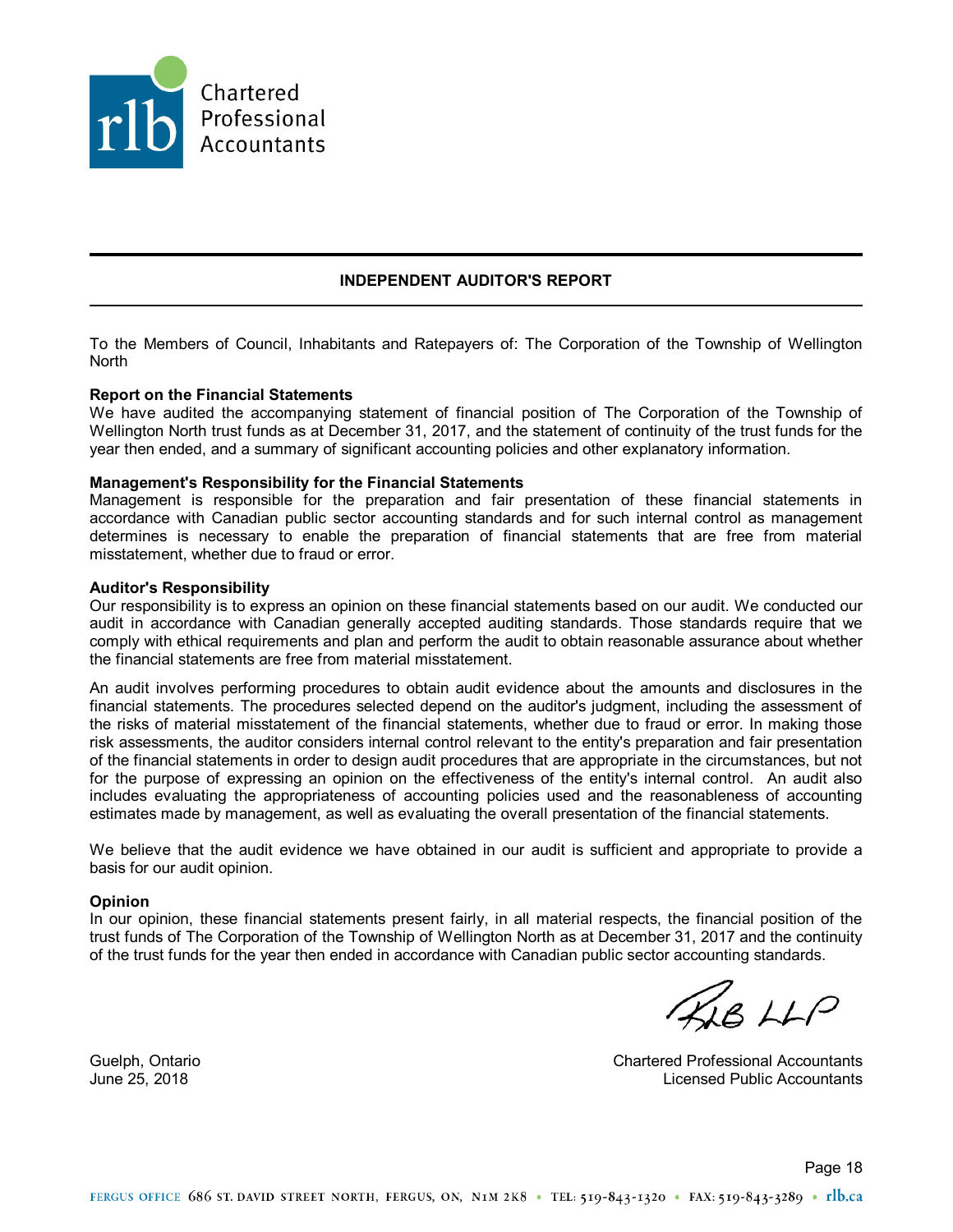# **THE CORPORATION OF THE TOWNSHIP OF WELLINGTON NORTH - TRUST FUNDS**

### **STATEMENTS OF FINANCIAL POSITION AND CONTINUITY**

**AS AT DECEMBER 31, 2017**

|                                                                            | <b>Subdividers</b>                       | <b>Cemetery</b><br><b>Care and</b><br><b>Maintenance</b> | <b>History</b><br><b>Books</b>       |
|----------------------------------------------------------------------------|------------------------------------------|----------------------------------------------------------|--------------------------------------|
| <b>STATEMENT OF FINANCIAL POSITION</b>                                     |                                          |                                                          |                                      |
| <b>Assets</b><br>Cash<br>Investments (note 2)<br>Due from Township         | \$<br>2,406<br>0<br>0<br>\$<br>2,406     | 274,690<br>\$<br>67,037<br>906<br>\$ 342,633             | \$<br>8,034<br>0<br>0<br>\$<br>8,034 |
| <b>Liabilities</b><br>Due to Township<br>Deferred revenue (prepaid plots)  | \$<br>0<br>$\overline{0}$<br>$\mathbf 0$ | \$<br>4,177<br>13,000<br>17,177                          | \$<br>0<br>0<br>0                    |
| <b>Fund balance</b>                                                        | 2,406<br>2,406<br>\$                     | 325,456<br>342,633<br>\$                                 | 8,034<br>8,034<br>\$                 |
| <b>STATEMENT OF CONTINUITY</b>                                             |                                          |                                                          |                                      |
| Fund balance, beginning of year                                            | \$<br>2,381                              | $\mathbb{S}$<br>318,549                                  | \$<br>7,949                          |
| <b>Receipts</b><br>Interest earned<br>Share of plot sales<br>Monument fees | 25<br>0<br>0<br>25                       | 0<br>5,807<br>1,100<br>6,907                             | 85<br>0<br>0<br>85                   |
| Fund balance, end of year                                                  | 2,406<br>\$                              | 325,456<br>\$                                            | 8,034<br>\$                          |